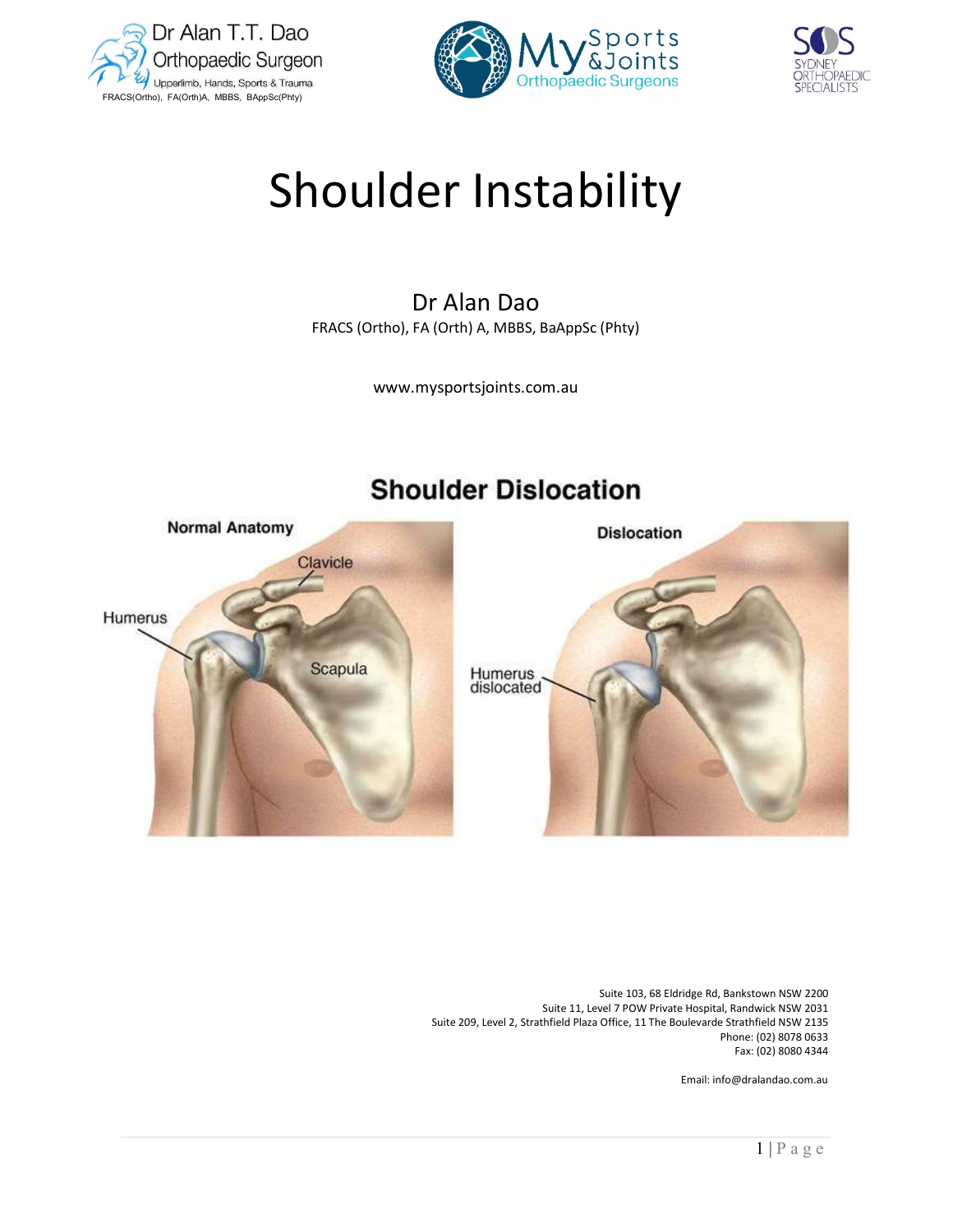





# Anatomy/Description

 The shoulder joint is a remarkably complex structure that allows a wide range of arm movement and power when it is functioning properly.

The joint structure, ligaments, capsule and muscle contribute to multidirectional range of movement, stability is compromised when one or more of these components are damaged.

Shoulder instability occurs when the shoulder joint structures fail to maintain the ball (Humeral head) within its socket (Glenoid).

An association of instability is subluxation, presenting with either pain or dead arm sensation. Shoulder instability can be multidirectional or just in one direction, anterior (the front) or posterior (the back).

# What Causes Shoulder Instability?

The most common explanations of shoulder instability resulting in the head of the humerus being forced out of the shoulder socket are either; injury, congenital ligamentous laxity or overuse.

- Injury: trauma resulting in dislocation which tears ligaments. When the ligaments at the front of the shoulder are torn away from the bone it is referred to as a "Bankart lesion".
- Congenital ligamentous laxity: Some people have naturally loose ligaments from birth, these people may be commonly referred to as "double-jointed" or present to be especially flexible, and their shoulders can often slip out of the joint in more than one direction which is called "multi-directional instability".
- Overuse: Increased loosening and weakness can be the result of stressful activities or overhead motion required for some sports for example; swimming, volleyball, baseball, or other work related movements that put repetitive strain on the joint.

 $\frac{1}{2 | P \text{ a } g}$  e Generally the younger the person is at the time of the first instability occurrence the more likely they are to experience further instability in the future. However as people grow older instability lessens as stiffness increases.

# Types of Shoulder Instability.

Dislocation: Complete dislocation of the Humeral Head from the Glenoid.

Subluxation: A partial dislocation of the shoulder joint, occurring regularly or easily.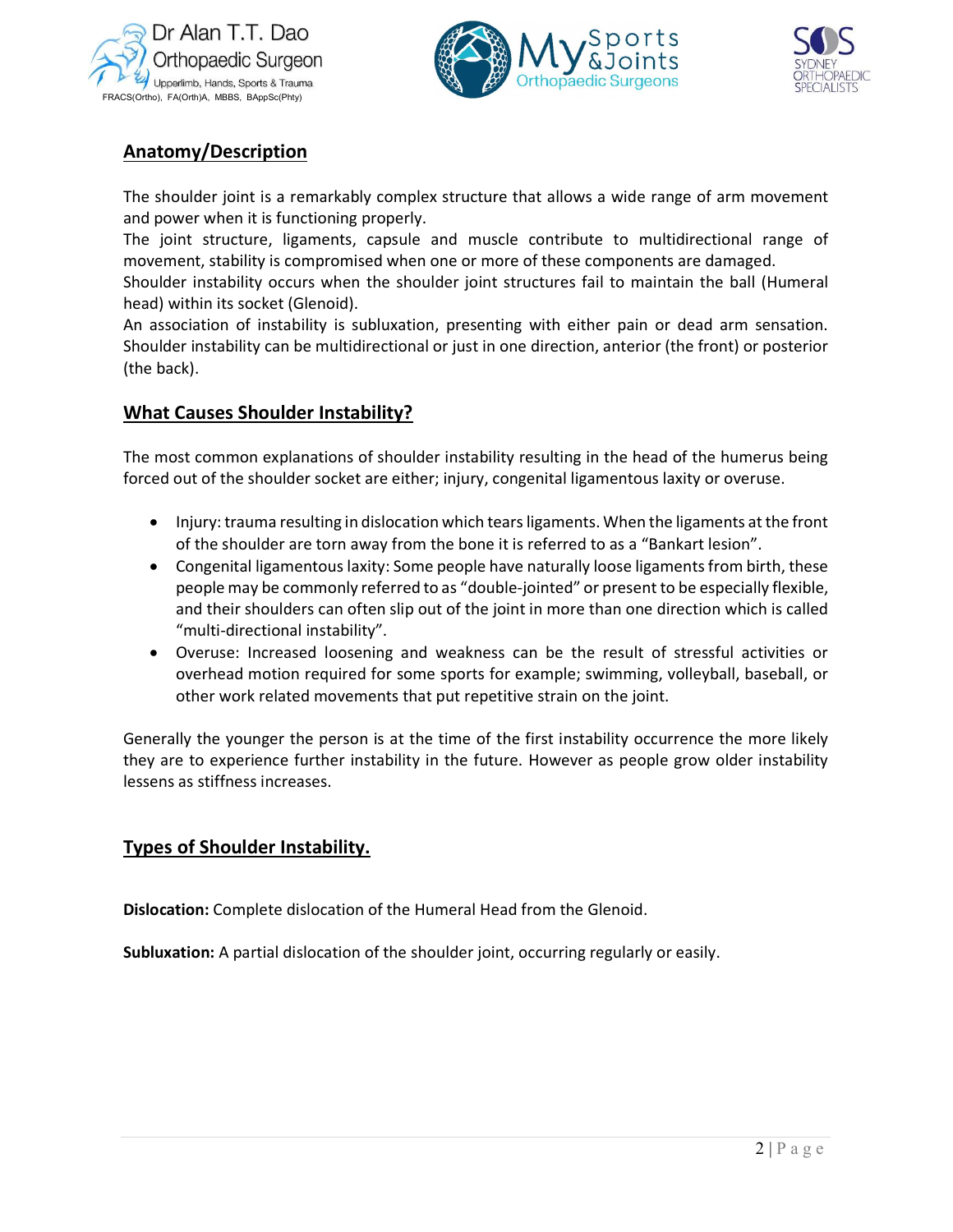





# Symptoms.

Chronic shoulder instability:

- Pain
- Repeat shoulder dislocations
- Repeat 'giving out' incidences
- Persistent feeling of looseness or slipping

Dislocation:

- Sudden onset of severe pain
- Nerve/ blood vessel damage can result in numbness, pins and needles or discoloration through the arm down to the hand
- Loss of shoulder function or pain on exertion
- Deformed shape- loss of round contour
- Swelling

# Non-Surgical Treatment.

Initial treatment may begin with non-surgical options such as sling, analgesia and physiotherapy. These interventions can take up to several months before an assessed benefit can be determined.

# Surgical Treatment.

Dr Dao will discuss with you the indications and merits of surgical intervention. He will discuss your risks of re-dislocation depending on your risk profile and the natural history of recurrent dislocations – it has been well documented that there is an exponential increase in the risk of developing shoulder arthritis after 3 shoulder dislocations. There are different methods of surgical intervention depending on the anatomical structures damaged from the shoulder dislocations such as glenoid bone loss, and your risk profile for recurrent dislocations such as involvement in contact sports. The two main types of surgery are arthroscopic stabilization (repair) and open Latarjet procedure (coracoid bone graft).

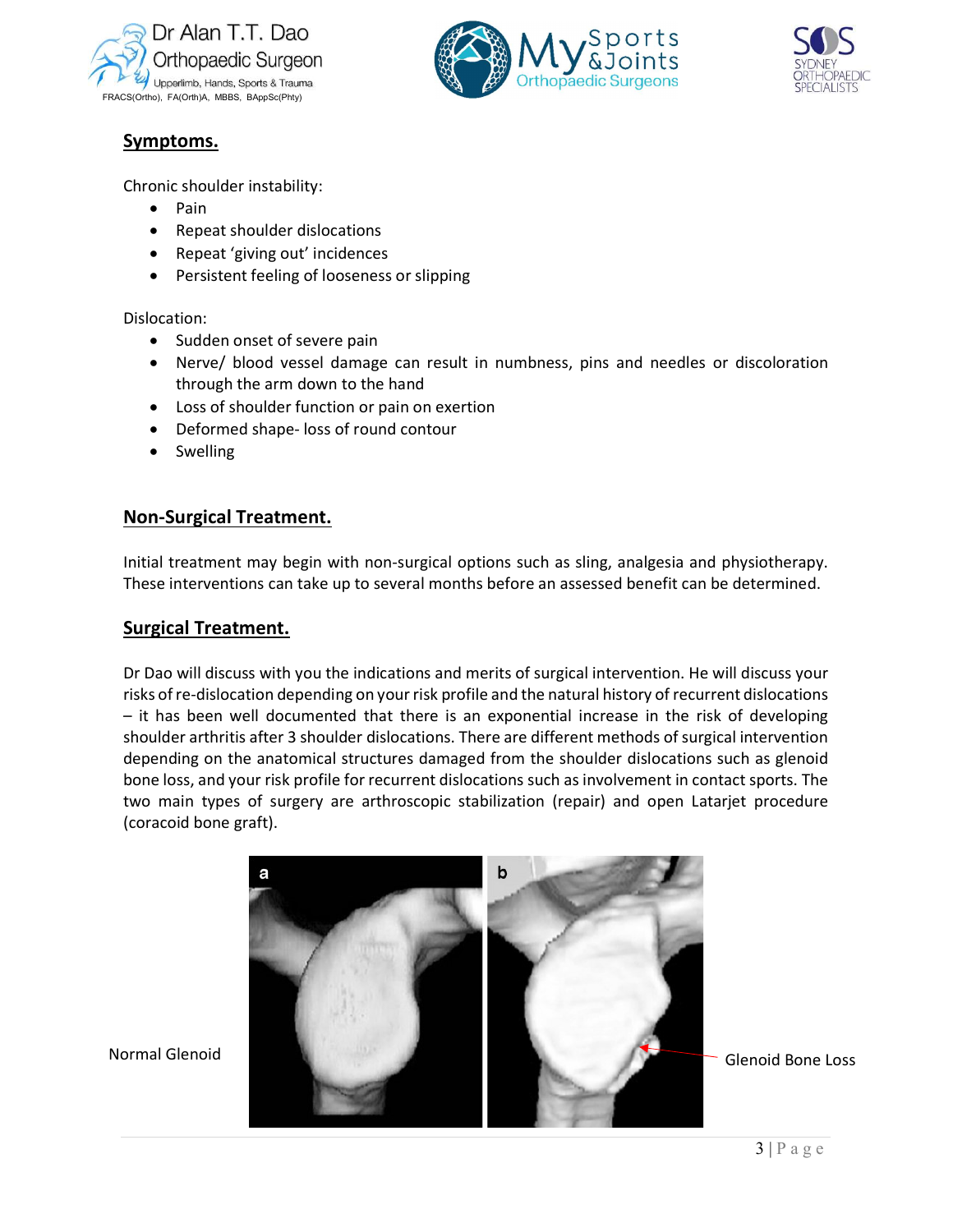





#### Arthroscopic shoulder stabilization:

Dr Dao performs the surgery arthroscopically, otherwise known as key-hole surgery. This is done through several small incisions less than 1cm long.

The arthroscope is a thin instrument containing a miniature video camera and light. It is inserted through a small incision in the shoulder. Using small instruments Dr Dao is able to reduce the labral tissue to the bone using suture anchors. They are small and strong anchors, with sutures attached, which are fixed into the bone. These suture anchors are made of a synthetic material that does not cause any adverse reactions by the body.





#### Open shoulder stabilization (Latarjet procedure):

and a small ease pain.<br>  $\frac{4 | P a g e}{ }$ The Latarjet procedure involves making an incision about 10cms long at the front of the shoulder. Dr Dao then takes part of the coracoid bone and uses two screws to reattach it to the Glenoid with the tendon intact. This creates a sling like effect, preventing the humeral head from dislocating when the arm is placed in an at risk position. The wound will be closed with skin stitches and a small adhesive dressing. An ice pack is often applied in recovery to help defuse swelling and ease pain. Your arm will be placed in a shoulder immobiliser sling.